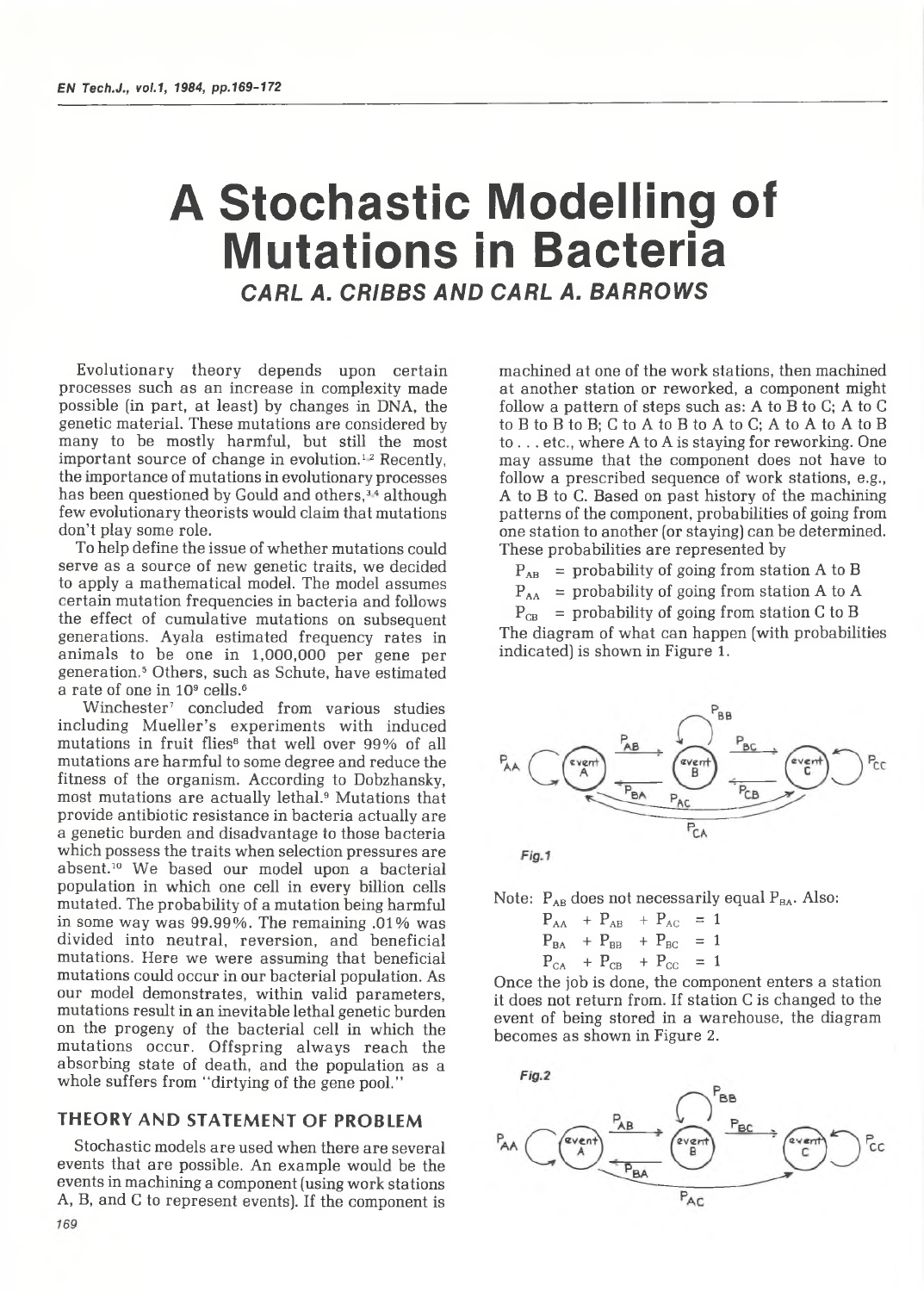Note:  $P_{AA}$  +  $P_{AB}$  +  $P_{AC}$  = 1  $P_{BA}$  +  $P_{BB}$  +  $P_{BC}$  = 1  $P_{CC}$  = 1  $P_{CA} = P_{CB} = 0$  (cannot happen)

Once event C happens, the job is done. This is called an absorbing state. A matrix is formed from this data called a probability matrix (the rows sum to 1.0). Using the second diagram, the matrix representation is

$$
P = \begin{bmatrix} P_{AA} & P_{AB} & P_{AC} \\ P_{BA} & P_{BB} & P_{BC} \\ P_{CA} & P_{CB} & P_{CC} \end{bmatrix} = \begin{bmatrix} P_{AA} & P_{AB} & P_{AC} \\ P_{BA} & P_{BB} & P_{BC} \\ 0 & 0 & 1 \end{bmatrix}
$$

With this matrix, calculations can be done to determine the probability of being in one of the stations in k number of steps, given the current station. For example, the probability can be determined for going from station B to station C (finished) in four steps  $(k = 4)$  following any legal path. Legal paths include:

B to B to A to C

B to A to B to C

B to C (once entered, finished)

etc.

but exclude:

B to C to A (must stop once C is entered) or A to B to C (must start with station B) This probability would be determined through taking

the fourth power of P:  $P \times P \times P \times P = P^4$ 

so

| .              |                                                                                 |  |  | $\begin{array}{ c c c c c c c c c } \hline \textbf{P}_\text{AB} & \textbf{P}_\text{AC} & \ast & \boxed{\textbf{P}_\text{AA}^{(4)}} & \textbf{P}_\text{AB}^{(4)} & \textbf{P}_\text{AC}^{(4)} \\ \hline \end{array}$ |  |
|----------------|---------------------------------------------------------------------------------|--|--|---------------------------------------------------------------------------------------------------------------------------------------------------------------------------------------------------------------------|--|
| P <sup>4</sup> | $=$ $P_{BA}$ $P_{BB}$ $P_{BC}$ $=$ $P_{BA}^{(4)}$ $P_{BB}^{(4)}$ $P_{BC}^{(4)}$ |  |  |                                                                                                                                                                                                                     |  |
|                |                                                                                 |  |  |                                                                                                                                                                                                                     |  |

where  $P_{BC}^{(4)}$  is not  $P_{BC}$  to the fourth power, but  $P_{BC}^{(4)}$  is the probability of going from station (or state) B to station C in four steps. A more technical approach is now presented.

A Markov chain is defined formally as "for each k, the conditional probability that the system is in a given state after k steps, knowing the states of the system at all preceding steps, is the same as the conditional probability knowing only the state at the immediately preceding step."11 That is, the only past information needed for the current step is what happened in the previous step. So, a probability matrix is:

$$
P = \begin{bmatrix} P_{00} & P_{01} & \dots & P_{0n} \\ P_{10} & P_{11} & \dots & P_{1n} \\ \vdots & \vdots & & \vdots \\ P_{n0} & P_{n1} & \dots & P_{nn} \end{bmatrix}
$$

where the rows sum to one, and

 $P_{00}$  is the probability of going from state 0 to state 0 in one step

 $P_{10}$  is the probability of going from state 1 to state 0 in one step

 $P_{ij}$  is the probability of going from state i (the previous state) to state j,  $0 \le P_{ij} \le 1$ ; i,j = 0, 1, ..., n, where a state can be an event, condition, change, etc. Therefore, the probability of going from event i to event j in n steps is  $P_{ii}^{(n)}$ .  $P_{ii}^{(n)}$  is a probability as described above, but  $P_{ij}^{(n)}$  is the result of multiplying

matrix P times itself n times  $(P<sup>n</sup>)$ . Using the probability matrix P, the following matrix is established for traits (capabilities) for a bacteria:

$$
= \begin{bmatrix} P_{00} & P_{01} & P_{02} & P_{03} \ P_{10} & P_{11} & P_{12} & P_{13} \ P_{20} & P_{21} & P_{22} & P_{23} \ P_{30} & P_{31} & P_{32} & P_{33} \end{bmatrix}
$$
  
= 
$$
\begin{bmatrix} .00009 & .00000999 & .00000001 & .9999 \ .0000001 & .00002 & .9998 \ .0000001 & .00002 & .9999 \end{bmatrix}
$$

where state 0 is a neutral mutation

 $\Omega$ 

state 1 is a beneficial mutation

state 2 is a reverting mutation

state 3 is a lethal mutation or harmful mutation

 $\Omega$ 

1

The probability of a neutral mutation must be greater than or equal to the probability of a reversion since (in the long term) the number of reversions cannot exceed the number of neutral mutations.

Assumptions for a beneficial mutation:

- 1. increase the probability of another beneficial mutation
- 2. increase the probability of a reversion mutation

3. decrease the probability of a lethal mutation A lethal or harmful mutation ends all (an absorbing

state). Mutation probabilities in the top row are based on mutation data given earlier. The .01% is divided up as follows:

.009 neutral

 $\mathbf{p}$ 

 $\overline{0}$ 

.00000999 beneficial (never really observed)

.00000001 reverting (conservative, favoring the evolutionist)

The probability matrices for 2, 3, 5, 10, 15, and 20 stages of mutations are shown in Figure 3. The computations were done on a TRS 80 Model I computer with 16 significant digits and accuracy to 10-38.

## ANALYSIS

Using probabilities designed to give values optimistic to the evolutionary viewpoint, the stochastic (series of random events) models show that **"with time"** (an important element for evolutionary theory) the tendency is toward a loss of capabilities. The probability of a harmful mutation increases with each mutation. Even though the matrix represents one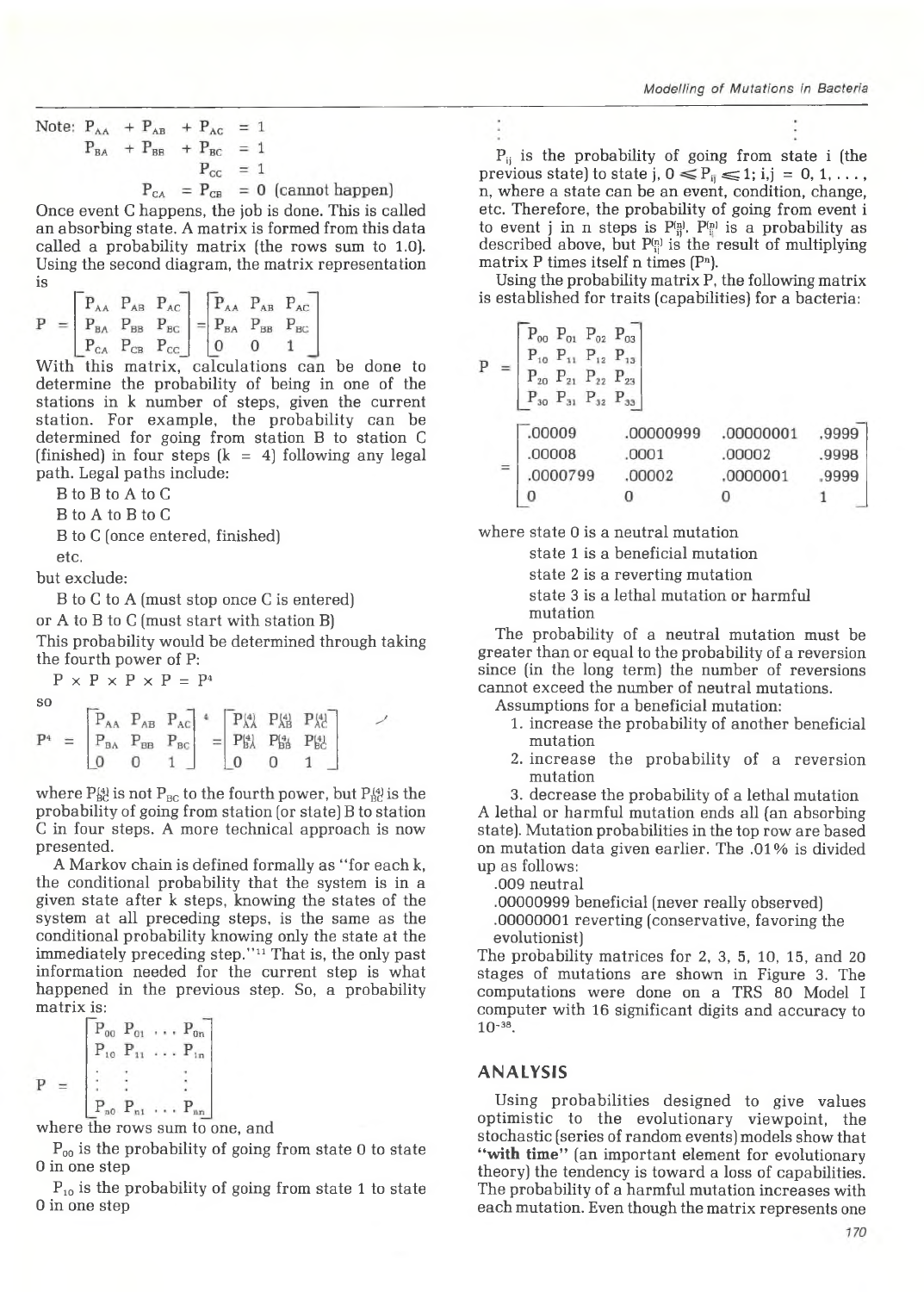| $M \cap 1$              |                         |                           |                        |
|-------------------------|-------------------------|---------------------------|------------------------|
| 9.000000000000000-05    | 9.990000000000000-06    | 1.000000000000000-08      | 9.999000000000000-01   |
| 8.000000000000000-05    | 1.00000000000000D-04    | 2.000000000000000-05      | 9.998000000000000-01   |
| 7.990000000000000-05    | 2,000000000000000-05    | 1.000000000000000-07      | 9.999000000000000-01   |
| 0,000000000000000000000 | $0.000000000000000+00$  | $0.000000000000000+00$    | $1.000000000000000+00$ |
|                         |                         |                           |                        |
| $\mathfrak{m} \cap 2$   |                         |                           |                        |
| 8,899999000000000-09    | 1.898300000000000-09    | 2,0070100000000000-10     | 9.99999989001000D-01   |
| 1.679800000000000-08    | 1.119920000000000-08    | 2.002800000000000-09      | 9.999999700000000-01   |
| 8.798990000000000-09    | 2.8002010000000000-89   | 4.008090000000000-10      | 9.999999880000000-01   |
| 0.000000000000000+00    |                         | $0.000000000000000+00$    | 1.000000000000000+00   |
| $M \cap 3$              |                         |                           |                        |
| 9.688999199000000-13    | 2.827550100100000-13    | 3.807507009000000-14      | 9.999999999987100-01   |
| 2.5677797200000000-12   | 1.327788020000000-12    | 2.2435226000000000-13     | 9.9999999995880D-01    |
| 1.047949819100000-12    | 3.759381901000000-13    | 5.613209080000000-14      | 9.999999999985200-01   |
| 0.00000000000000000000  | $0.0000000000000000+00$ | 0.00000000000000000000    | $1.000000000000000+00$ |
|                         |                         |                           |                        |
| $M \triangleq 5$        |                         |                           |                        |
| 1.370794913732930-20    | 5.112510475391250-21    | 7.76021747639581D-22      | 1.0000000000000000+00  |
| 4.713149339239770-20    | 2,037281125886430-20    | 3.26457220901806D-21      |                        |
| 1.613566776496830-20    | 6.356711256955700-21    | 9.857518309569260-22      | 1.0000000000000000+00  |
| $0.5030000000000000+00$ |                         | 0.00000000000000000000    | 1.000000000000000+06   |
| M ^10                   |                         |                           |                        |
| 0.00000000000000000000  | 0.000000000000000000000 | 0,00000000000000000000    | 1.000000000000000+00   |
| 0,0000000000000000000   | 0,00000000000000000000  | 0.00000000000000000000    | 1.0000000000000000+00  |
| 0.0000000000000000000   | 0.000000000000000000000 |                           | 1,000000000000000+00   |
| 0.000000000000000+00    | 0,00000000000000000000  | 0.00000000000000000000    | 1,000000000000000+00   |
|                         |                         |                           |                        |
| 普 ~15                   |                         |                           |                        |
| 0.000000000000000+00    | $0,000000000000000+00$  | 0.0000000000000000+00     | $1.006000000000000+00$ |
| 0.000000000000000+00    | $0.000000000000000+00$  | 0.000000000000000+00      | $1.000000000000000+00$ |
| $0.0000000000000000+00$ | $0.0000000000000000+09$ | $0.000000000000000000000$ | 1.0000000000000000+00  |
| $0.00000000000000+00$   | 0.000000000000000000000 | $0.000000000000000+00$    | 1.000000000000000+00   |
| M ^20                   |                         |                           |                        |
| 0.000000000000000000000 | $0.000000000000000+00$  | 0.000000000000000000000   | 1.000000000000000+00   |
| 0.0000000000000000+00   | $0.0000000000000000+00$ | $0.000000000000000+00$    | 1.000000000000000+00   |
| 0.000000000000000000000 | $0.000000000000000+00$  |                           |                        |
| 0.0000000000000000+00   | 0.000000000000000+00    | 0.000000000000000000000   | 1.000000000000000+00   |
|                         |                         |                           |                        |

*Fig. 3 Computer print-out of the probability matrices for 1, 2, 3, 5, 10, 15 and 20 stages of mutations.*